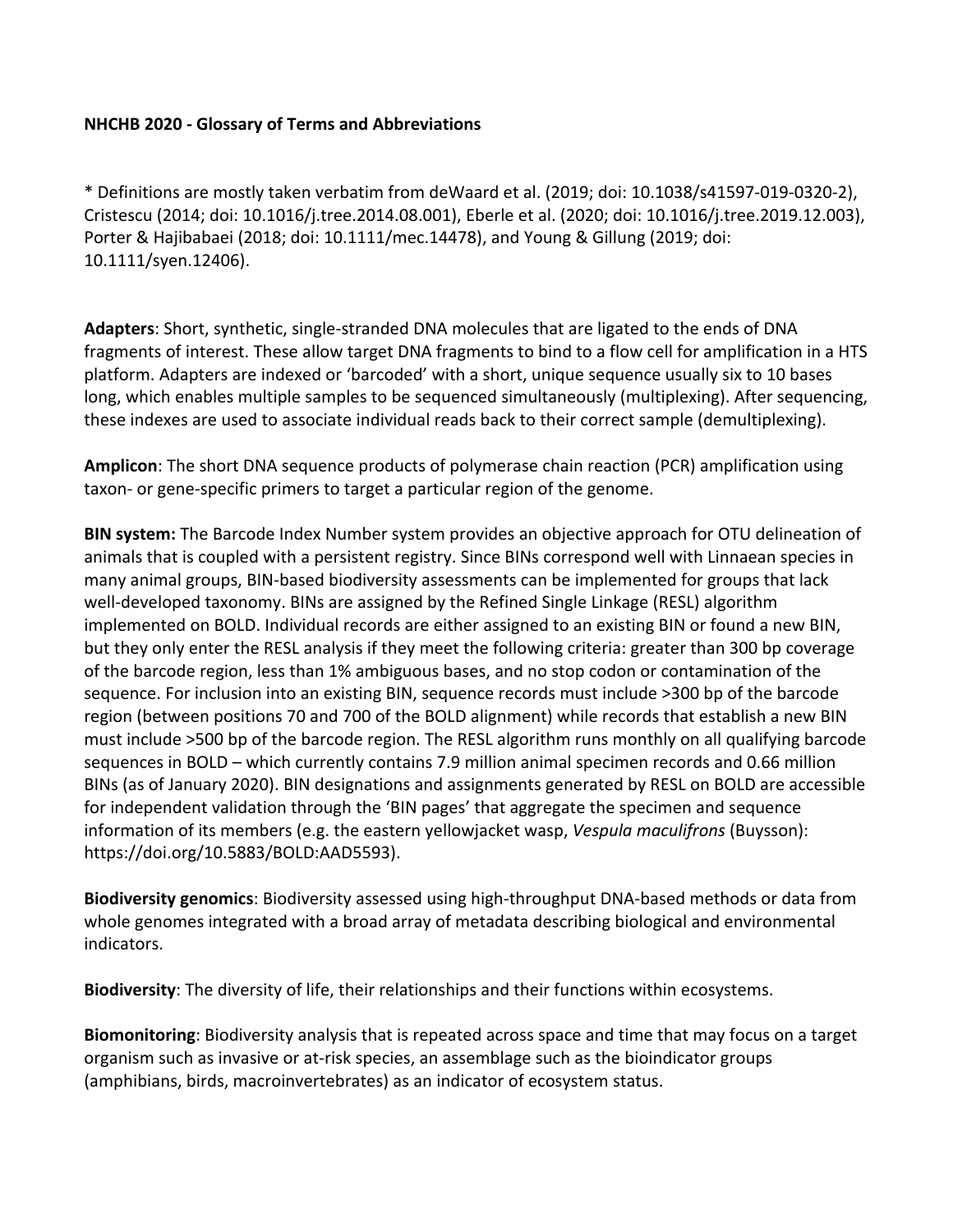**BIOSCAN:** Current research program of iBOL, initiated in June 2019 (www.ibol.org/programs/bioscan/). BIOSCAN's three research themes employ DNA barcodes to speed *species discovery*, to probe *species interactions*, and to track *species dynamics*.

**BMTA:** Biological Material Transfer Agreement.

**BOLD:** Barcode of Life Data System (www.boldsystems.org), the central informatics platform for iBOL. BOLD is the online workbench and database that supports the assembly, analysis, and publication of DNA barcode data.

**CBG**: Centre for Biodiversity Genomics (University of Guelph, Canada).

**CCDB**: Canadian Centre for DNA Barcoding (also known as CBG Genomics).

**CITES:** The Convention on International Trade in Endangered Species of Wild Fauna and Flora is an international agreement between governments aimed to ensure the international trade of wild fauna and flora does not threaten their survival.

**COI**: Cytochrome *c* oxidase subunit 1.

**Contig**: A contiguous sequence of DNA constructed by merging (or assembly) at least two individual DNA sequence reads. With traditional Sanger sequencing, contigs are typically constructed from a forward and reverse read of the same gene region, whereas in NGS methods, contigs are typically assembled using large numbers of partially overlapping reads in both the forward and reverse directions.

**CTAB:** Cetyl trimethylammonium bromide is a detergent used in DNA extraction to facilitate the separation of polysaccharides.

**De novo assembly**: The processes of constructing contigs and scaffolds without the use of a preexisting reference genome from a related organism. The methods used by de novo assembly software are varied, but the most common type for short reads is assembly by de Bruijn graphs.

**DNA barcoding**: The identification of species using standardized DNA fragments. The ideal DNA barcoding procedure starts with well-curated voucher specimens deposited in natural history collections and ends with a unique sequence deposited in a public reference library of species identifiers that could be used to assign unknown sequences to known species. The standardized barcode for most animals is a fragment of the mitochondrial COI gene, the standardized barcode for plants is a fragment of the plastid gene ribulose 1,5-bisphosphate carboxylase gene (rbcL) combined with a fragment of the maturase (matK) gene, whereas the barcode for fungi is the nuclear internal transcribed spacer (ITS) of the ribosomal DNA.

**DOI:** A Digital Object Identifier is a registered, accessible, and persistent identifier used on digital networks.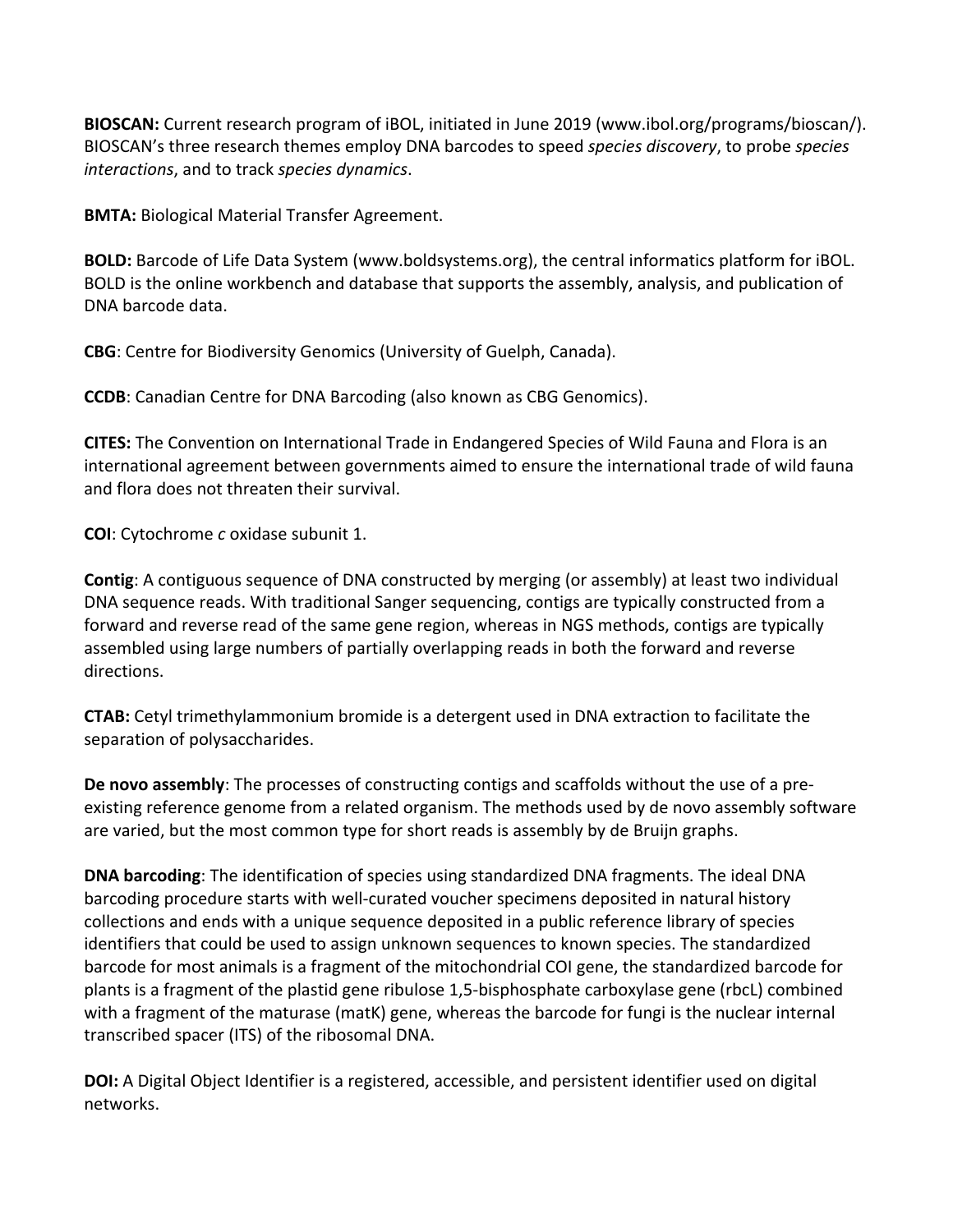**eDNA**: Environmental DNA comprised of free degraded DNAs in the environment as well as DNA coextracted from whole organisms such as microscopic organisms, arthropods, nematodes; shed cells; faeces; as well as the DNA contained within dead or dormant cells such as seeds or spores.

**Exons**: Parts of a gene that become part of the mature mRNA; can contain untranslated regions and coding sequences that are translated into amino acids.

**Gene tree**: A phylogenetic tree based on data (or information) from a single locus.

**Genome skimming**: Shallow shotgun sequencing of total genomic DNA of an organism.

**Genome**: The complete set of genetic data contained in an organism including organellar DNA.

**Genomics**: The sequencing and analysis of the genetic material of an organism.

**GGBN:** Global Genome Biodiversity Network (www.ggbn.org).

**GuSCN:** Guanidine thiocyanate, a chaotropic agent commonly used in DNA and RNA extraction.

**Homology**: similarity due to shared ancestry. Opposed to analogous characters, homologous characters can be compared across organisms to infer, for example, phylogenetic relatedness or species boundaries.

**HPC**: High-performance computing, computer clusters can be used to run the same analysis for many samples in parallel, or splitting large jobs into many smaller ones for a quicker overall runtime. Available through private clusters or third-party cloud computing services.

**HTS**: High-throughput sequencing, sometimes referred to as next-generation sequencing or secondgeneration sequencing. Distinguished by the high number of sequencing reactions that occur in parallel.

**iBOL**: The International Barcode of Life Consortium (www.ibol.org)

**Incomplete lineage sorting (ILS)**: The random inheritance of only some gene variants (or alleles) by a new species from a founding population during speciation events. ILS can cause mismatches between the species tree and individual gene trees.

**Introns**: transcribed non-coding parts of a gene that are removed by RNA splicing during mRNA maturation.

**ITS**: Nuclear internal transcribed spacer.

**KOAc:** Potassium acetate, used as a buffer in the isolation of DNA.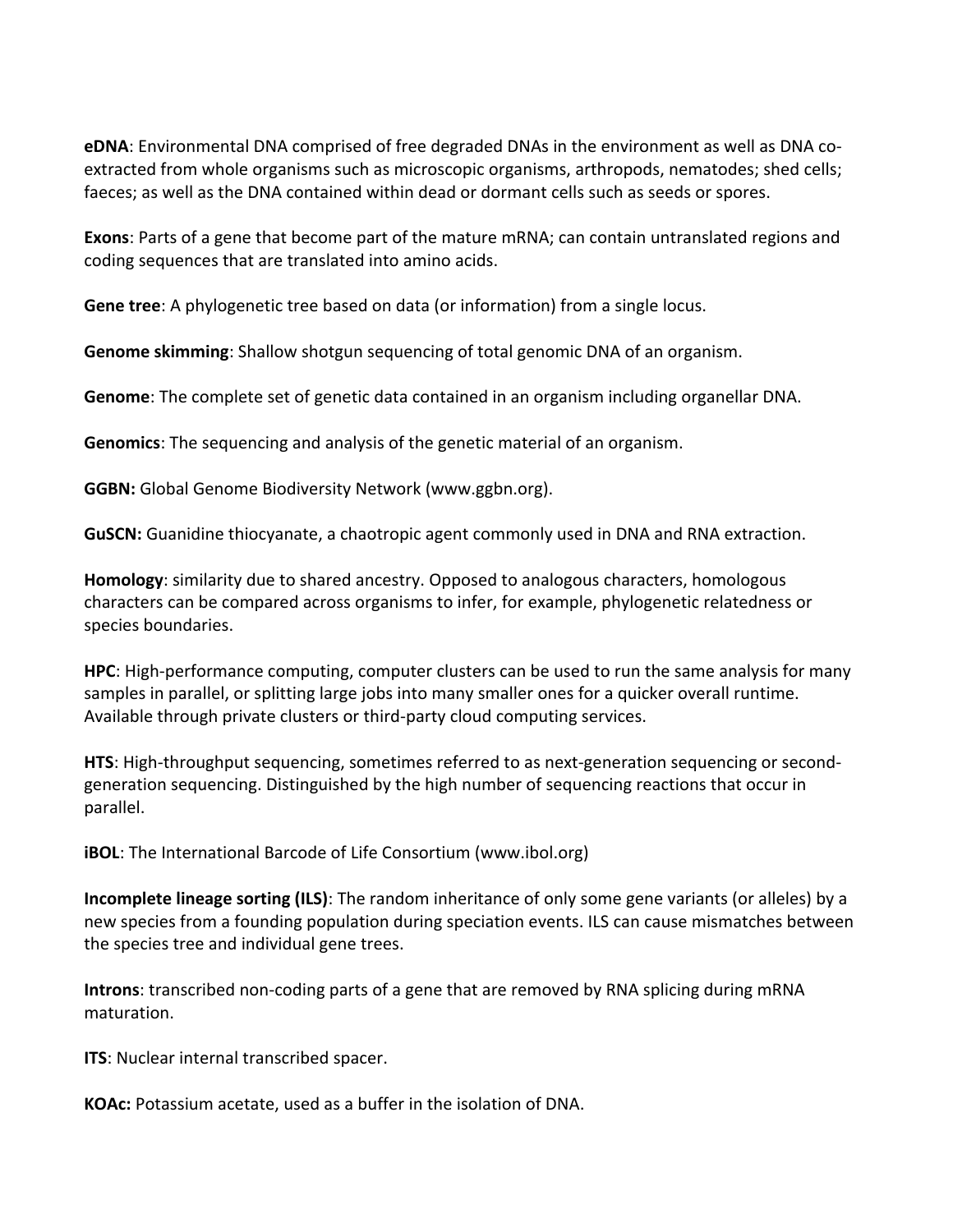**Marker**: A gene or signature region of DNA with a known location in the genome and can be used to identify individuals or species.

**Metadata**: Supplementary data linked to DNA sequences that provide information in a standard and searchable way such as organismal or bulk environmental sample description.

*matK*: Maturase gene.

**Metabarcoding**: a rapid method of high-throughput, DNA-based identification of multiple species from a complex and possibly degraded sample of eDNA or from mass collection of specimens. The metabarcoding approach is often applied to microbial communities, but can be also applied to meiofauna or even megafauna.

**Metagenomics**: The study of genetic material isolated directly from environmental samples, such as water, soil or sediments, may also be referred to as environmental genomics, ecogenomics or community genomics.

**Mitochondrial metagenomics**: The assembly of whole mitochondrial DNA sequences from eDNA samples.

**Multiplexing**: A procedure that allows large numbers of DNA libraries to be pooled and sequenced simultaneously during a single run on a high-throughput instrument (e.g. Illumina). Individual barcode sequences are added to each library so that reads can later be identified and associated with their respective species.

**NGS:** Next generation sequencing – see HTS.

**NHC**: Natural history collection.

**NCBI:** National Center for Biotechnology Information is a resource for biomedical and genomic information that houses GenBank and other repositories.

**Oligonucleotides**: Relatively short nucleotide molecules used as primers for PCR, as probes on microarrays, or baits during target enrichment.

**Orthologs**: genes that arose from a single ancestral gene in an organismic group of interest by speciation. By contrast, paralogs are genes that arose in an organismic lineage of interest from an ancestral gene by gene duplication within a genome.

**OTU**: Operational taxonomic unit, a group of similar DNA sequences sometimes used as a proxy for "species" in diversity measures.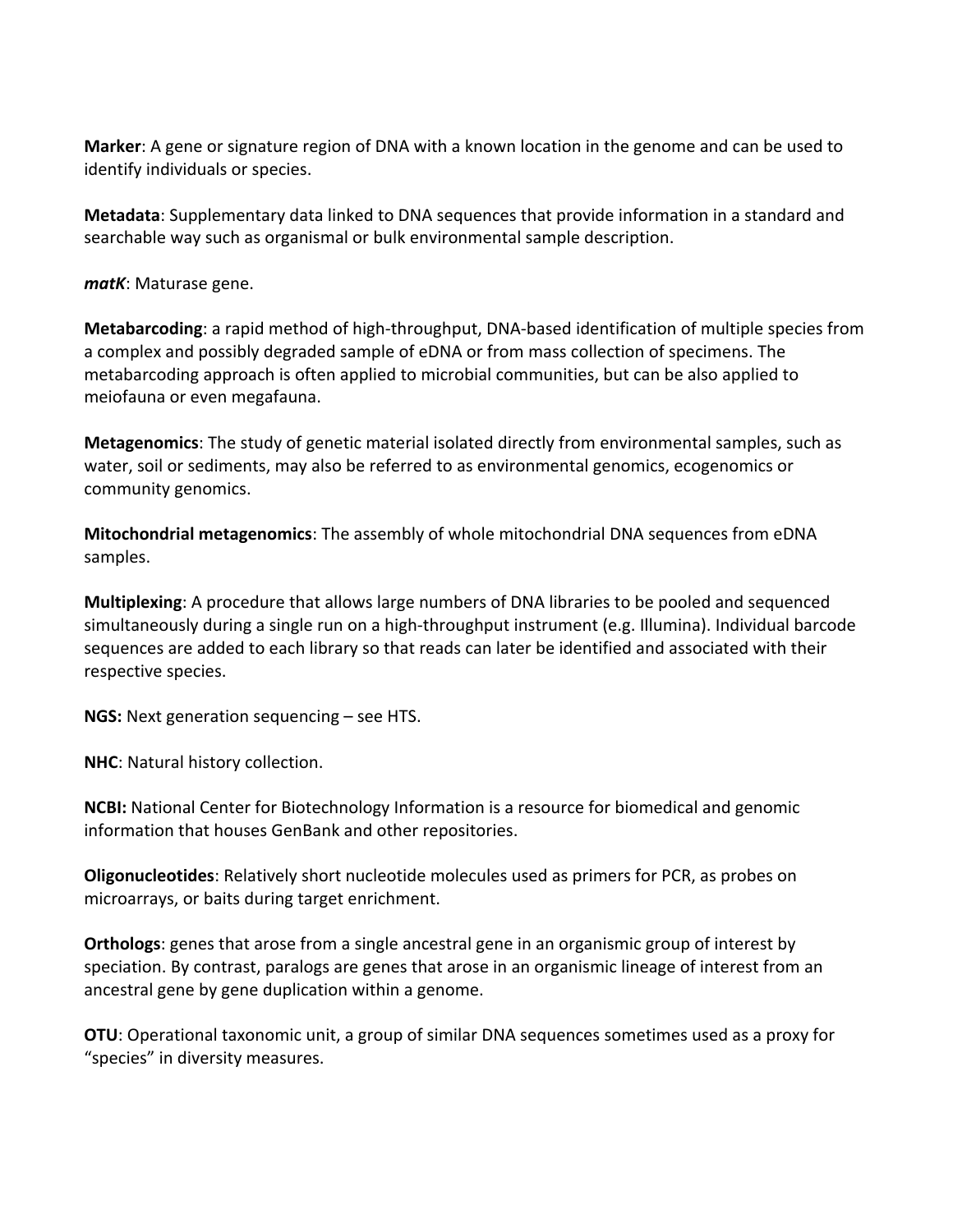**Primers**: Short oligonucleotides that are complementary to a particular region of the genome and are a starting point for DNA replication by DNA polymerase during PCR.

**PVA:** Polyvinyl alcohol, a polymer used for DNA preservation.

*rbcL*: Ribulose 1,5-bisphosphate carboxylase gene.

**Read**: A single-stranded DNA sequence that has been 'read' by a DNA sequencer.

**Reference-guided assembly**: Also called referenced assembly, this procedure aligns individual reads to a pre-existing reference sequence or genome from a related organism to construct contigs and scaffolds.

**Refined Single Linkage (RESL) algorithm**: Implemented on BOLD to assign BINs to individual records (see BIN system).

**rRNA genes**: genes that code structural components of ribosomes. In metazoans, the corresponding genes of the large subunit (60S) are 5S, 5.8S, and 28S, and that of the small subunit (40S) is 18S. These genes are arranged in tandem repeats and present in large numbers.

Sequencing depth. The number of times individual bases are sequenced. To assemble contigs of singlecopy loci in a genome, greater sequencing depth is required, as multiple-copy loci will be sequenced repeatedly before sufficient reads from single-copy areas of the genome are obtained.

**SDS:** Sodium dodecyl sulfate is a detergent used in DNA extraction protocols to disrupt the cell membrane of cells to expose the genomic DNA.

**Single-copy gene**: gene that is present in a single copy in all genomes of the respective organismic lineage. Species delimitation: recognition of boundaries between species.

**Species identification**: Assigning a taxonomic name to a species. Species boundaries must be known in advance.

**Super-barcoding**: The use of whole (or near whole) organellar DNA sequences for species identification.

**Taxon**: An organism identified to any taxonomic rank (e.g., species to kingdom); plural taxa.

**Taxonomy**: The science of discovering, describing, classifying, and naming organisms.

**TE**: Target enrichment focusses HTS resources on subsets of the genome that are of interest (generally through hybrid capture), leading to reduced costs and simplified analyses.